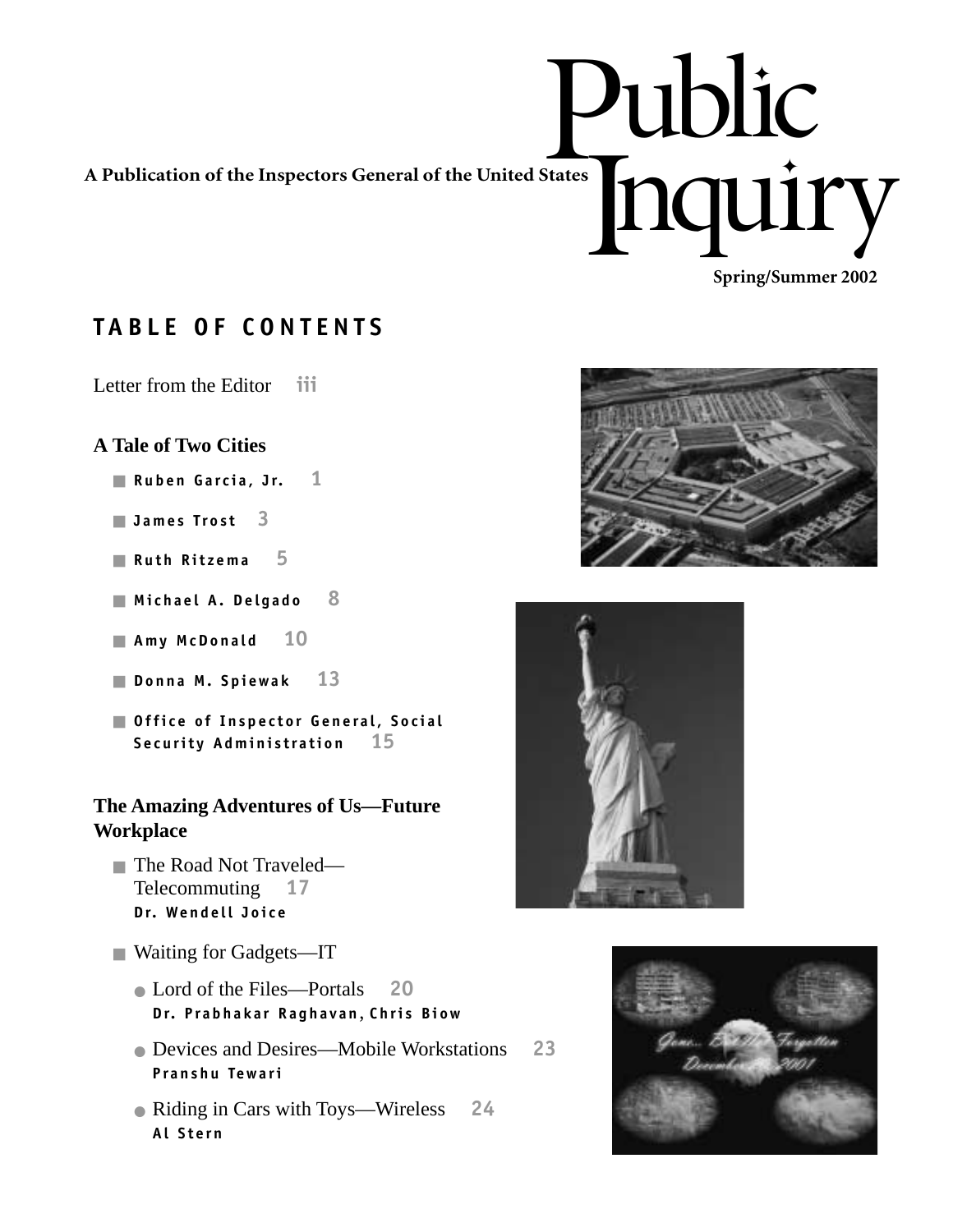Crouching Hearing Hidden Legislation **27 Paul M. Feeney**

Inspectors General and the President's Management Agenda— Making Good on Promises **31 Federal Deposit Insurance Corporation Office of Inspector General**

Embracing the Borg: The A-76ed Organization **35 G. Edward DeSeve**

The Greenhouse Effect **39 James B. Thomas, Jr.**

The Chained Gang—Human Capital Management **43 Mark A. Abramson, Ruby Butler DeMesme, Nicole Willenz Gardner**

A Map of the Swirled: How IGs Focus on Departmental Top Management Challenges **49 Phyllis Fong**

Index of Past Journal Articles **53**